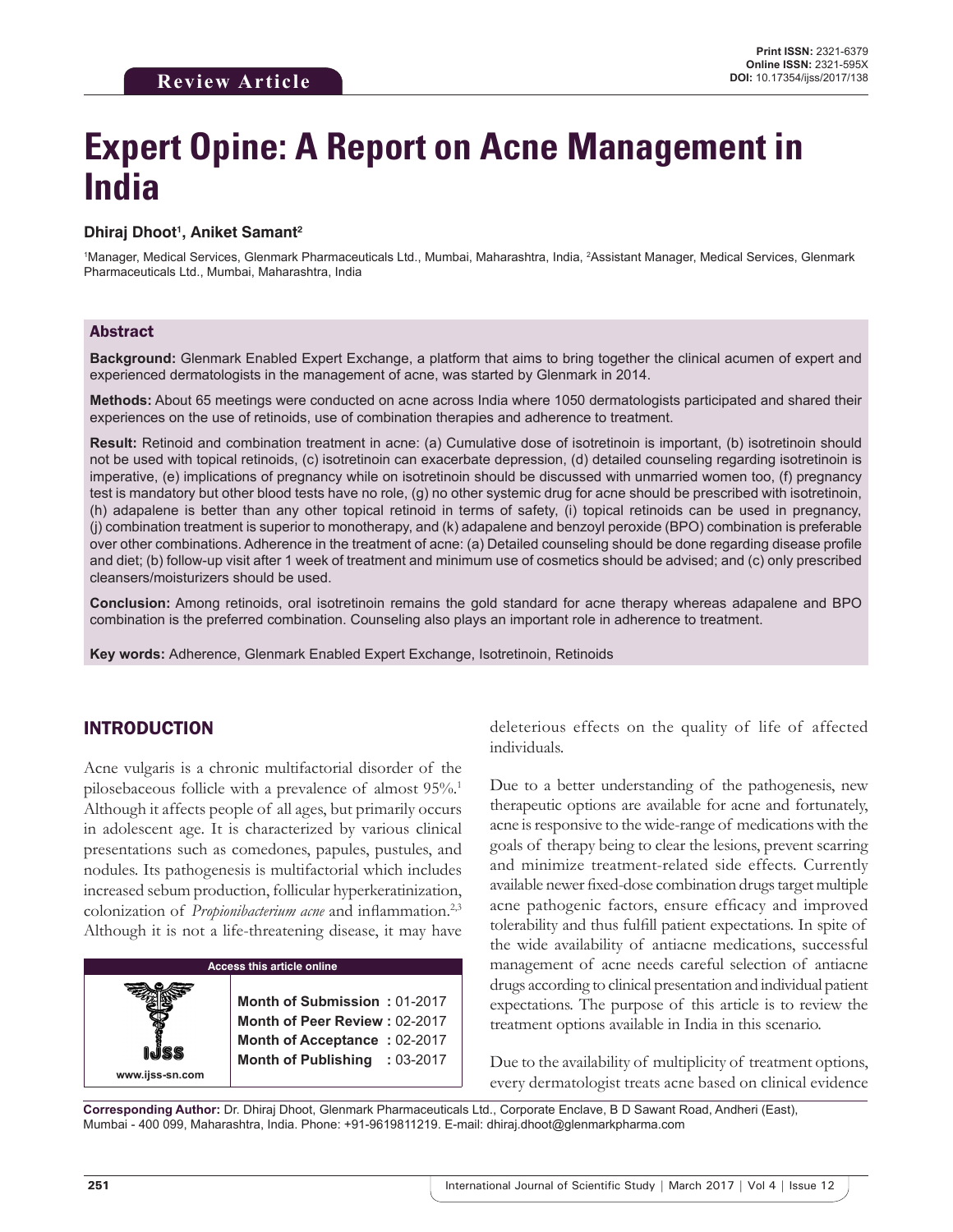and using his clinical acumen. Hence, a lot of new things are happening at individual level of doctor. Hence, to gain insights into the different treatment options for acne, Glenmark created Glenmark Enabled Expert Exchange (GEEX). GEEX, a platform that aims to bring together the clinical acumen of expert and experienced dermatologists in the management of acne in India.

About 70 meetings were conducted on acne across India between May 2014 and October 2015. A total of 1050 dermatologists participated in the meetings. Various topics on acne were discussed, but more focus was given on treatment and adherence in acne management. Under acne treatment, different topics were discussed such as use of retinoids, use of combination therapies, role of supportive modalities, and newer aspects in management of acne.

The key discussion points are summarized below:

# TREATMENT IN ACNE

# **Topical Retinoids**

Dermatologists are using retinoids for more than 30 years. Many guidelines suggest using topical retinoid as the first line therapy, alone or in combination, for mild to moderate inflammatory acne. For maintenance therapy; it is the most preferred agent. Topical retinoids target the microcomedo, normalizes follicular desquamation and reduces follicular plugging. The efficacy of topical retinoids is well-established in many clinical trials.<sup>4-9</sup>

As a result, retinoids are both comedolytic and anticomedogenic, making them an effective treatment for open comedones, closed comedones, and papules. They also help in penetration of other topical medications, hence decreasing post inflammatory hyperpigmentation which makes them integral part of acne management. $10$ 

Among available topical retinoids; tretinoin and adapalene are the most studied topical retinoids for acne management worldwide.<sup>11</sup> Adapalene is generally well-tolerated and efficacious than all other retinoids.<sup>8,12</sup> The common side effects with topical retinoid are dryness and irritant dermatitis which may vary depending on skin type, sensitivity, and formulations. Furthermore, retinoids can increase sensitivity to the sun, so sun screen use should be encouraged.<sup>10</sup>

# **Isotretinoin**

Isotretinoin is an oral retinoid that is indicated for moderate acne to severely cystic unresponsive to adequate conventional therapy.13,14 It is the only drug which affects all the pathogenic factors in the etiology of acne.

Despite many clinical studies, there is a lack of consensus on dosing schedule of isotretinoin. Although the approved dose is 0.50-2 mg/kg/day for 20 weeks,<sup>15-17</sup> many dermatologists are using low dose for longer periods with a total cumulative dose of 120-160 mg/kg. Many of the doctors do not follow or use the cumulative dose concept for the management of acné.16

The greatest concern regarding the use of isotretinoin is the teratogenic potential. Therefore, a negative pregnancy test is mandatory before isotretinoin treatment for women of child bearing age. Furthermore, implications of pregnancy while on isotretinoin should be discussed with unmarried women too. A strict contraceptive measure is essential during isotretinoin therapy. As a result, a new risk management program (iPLEDGE) has been developed in the U.S.18,19

Depression is also one of the most important side effects of isotretinoin therapy. However, there is a debate about whether isotretinoin causes depression itself or it exaggerates underlying depression in acne patients. Other side effects include those of inflammatory bowel disease, musculoskeletal, cheilitis, and ophthalmic systems.17,20 Most of the side effects are temporary and resolves once the drug is discontinued. Hence, detailed counseling is imperative before isotretinoin therapy.

# **Benzoyl Peroxide (BPO)**

BPO is a broad spectrum bactericidal agent which is effective due to its oxidizing activity with comedolytic and anti-inflammatory activity indicated in mild to moderate acne.10,21,22 It is available in different formulations and concentrations (2.5-10%) of which gels are more stable and effective.23-25

At present, there is no documentation of bacterial resistance with BPO; hence it can be combined with topical antibiotics to minimize resistance.<sup>20</sup> The major concern with BPO is its potential for irritation or dryness and bleaching of clothes and hair.26 It also induces irritant dermatitis.27 It mostly subsides with the continued use of BPO. For facial acne, the lower concentrations are better tolerable and higher concentrations are acceptable for chest, back, and arms In addition, BPO washes seems to be effective in truncal acne.

# **Topical Antibiotics**

Topical antibiotics such as erythromycin and clarithromycin are often prescribed in inflammatory acne. They act through inhibition of *P. acne* and also reduce inflammation. In India, they are available in conjunction with either zinc or nicotinamide, but there is no evidence of efficacy and safety.28-30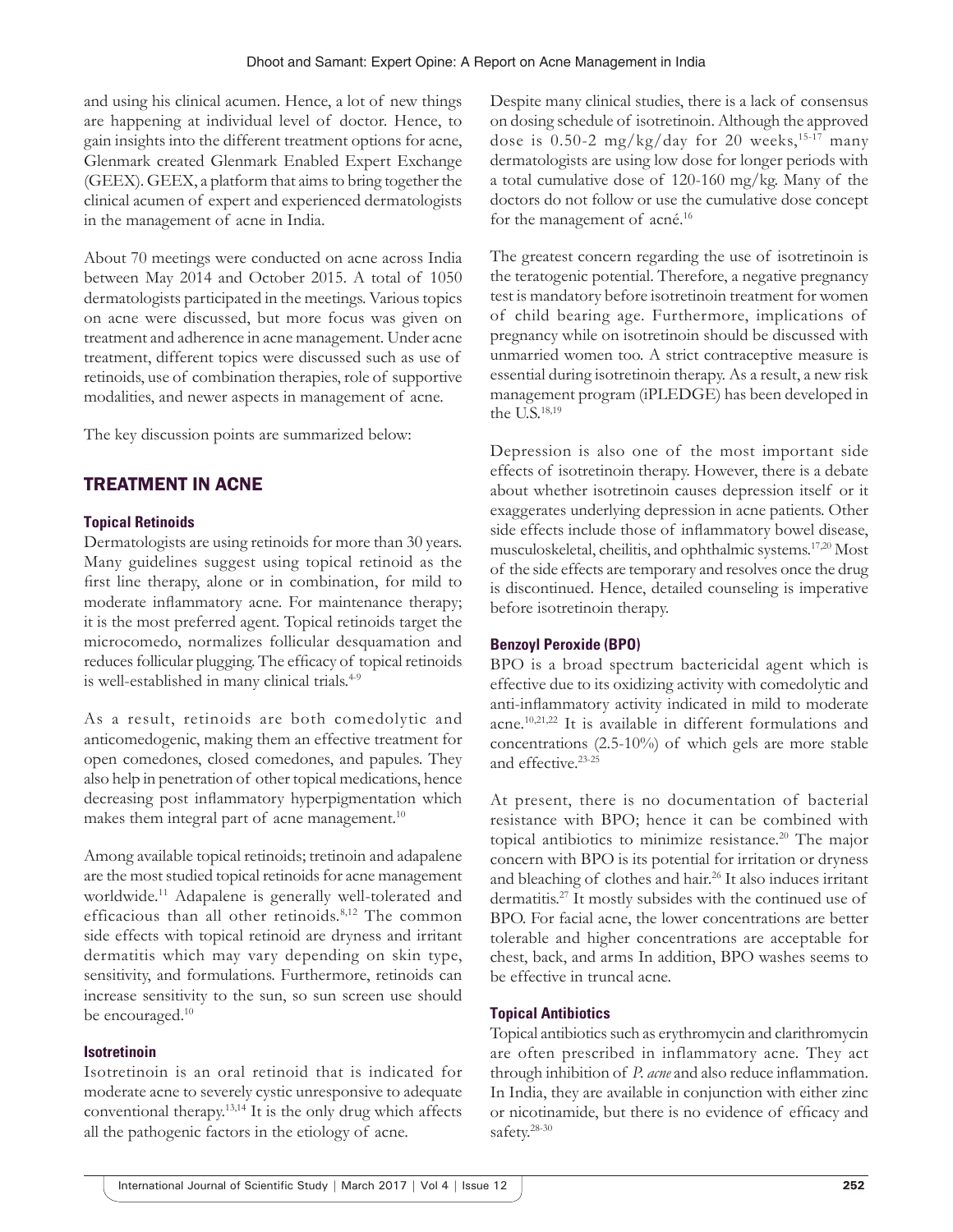The major problem with topical antibiotics is bacterial resistance; hence it is usually combined with other topical modalities such as BPO or topical retinoids to achieve therapeutic response.5,31 In India, other topical antibiotics such as clarithromycin, azithromycin, and nadifloxacin are also available, there is very scarce data regarding efficacy and safety.32

# COMBINATION THERAPY

For successful treatment of acne, new formulations in combination therapy have been developed. These formulations will not only increase the efficacy of the treatment but also boost the adherence.<sup>32</sup> Furthermore, they minimize the resistance. Some of the examples include adapalene-benzoyl peroxide gel, clindamycin-adapalene gel, and clindamycin-benzoyl peroxide gel.<sup>5</sup>

# **Other Topical Agents**

- Salicylic acid: Although it is less potent than retinoid, it has been used in acne in peels.33
- Azelaic acid: It is effective in inflammatory and comedonal acne. Some doctors use it in pregnant patient.34,35
- Dapsone gel 5%: It has anti-inflammatory and antimicrobial properties. In mild to moderate acne, it is safe and effective. But due to availability of better drugs, the use of topical dapsone among dermatologists is minimal.<sup>36</sup>

# **Oral Antibiotics**

In moderate to severe acne, oral antibiotics are commonly prescribed.24 Tetracyclines and derivatives are commonly used antibiotics since they have antibacterial and anti-inflammatory properties.20,37 Azithromycin and cotrimoxazole/trimethoprim are other alternatives.

The most common side effect is gastrointestinal upset. Others include photosensitivity, pigment deposition in the skin, and autoimmune hepatitis. Due to increasing antibiotic resistant *P. acne*, there is a need to consider antibiotic prescribing practices and to promote the use of nonantibiotic or combination preparations wherever possible.

Antibiotic should be combined with topical retinoid or BPO to minimize resistance. Duration of therapy should be limited to 6-8 weeks. Concomitant use of oral and topical antibiotics is to be avoided.

# HORMONAL TREATMENT

Hormonal therapy is relevant in females only. It is useful in premenstrual flares of acne. It is usually needed in female patients with severe seborrhea and geared toward the prevention of the effects of androgens on the sebaceous gland.

Oral contraceptives work by decreasing level of circulatory androgens.38,39 Spironolactone can also be used in the treatment of acne despite FDA approval.<sup>40,41</sup> Hormonal therapy is very much beneficial in inflammatory papules of the lower face and neck. Duration of therapy is usually 3-6 months and should be combined with topical acne regime.

## **Diet**

The myth about acne exaggeration with diet is widespread; hence the association between diet and acne needs to been lightened. Some studies support the link between milk products and exaggerated acne lesions. Furthermore, foods with high glycemic index, chocolates, and fried food are possible triggers for acne, but data are conflicting.<sup>42-44</sup>

## **In-office Procedures**

## *Intralesional corticosteroids*

A single shot of corticosteroids like triamcinolone acetonide can be useful in acne but has to be used in conjunction with other acne treatment.<sup>20</sup>

## *Acne surgery*

Extraction of comedones and draining of pustules are usually done by comedone extractor tool, but care must be taken.<sup>4</sup>

# *Chemical peels*

Superficial chemical peels such as salicylic acid, glycolic acid, and Jessner's solution are useful in acne treatment since they exert comedolytic, exfoliating, and anti-inflammatory actions. They are also useful in improvement of post inflammatory hyperpigmentation and skin texture. Peels should be considered as an adjuvant therapy in the treatment of all grades of acne since its addition leads to a quick clinical response and patient satisfaction.

# *Laser treatment and phototherapy*

The usefulness of lasers and light therapy in the management of acne is still in the development stage. These treatments either work by decreasing the *P. acne* levels, decreasing the sebum excretion, or by reducing the inflammation.<sup>45</sup> However, the long-term efficacy and safety is still to be clarified.5,46

#### *Adherence in treatment of acne*

Irrespective of the treatment regime, detailed counseling should be done regarding the disease profile and diet. Furthermore, patients should be asked for follow-up visit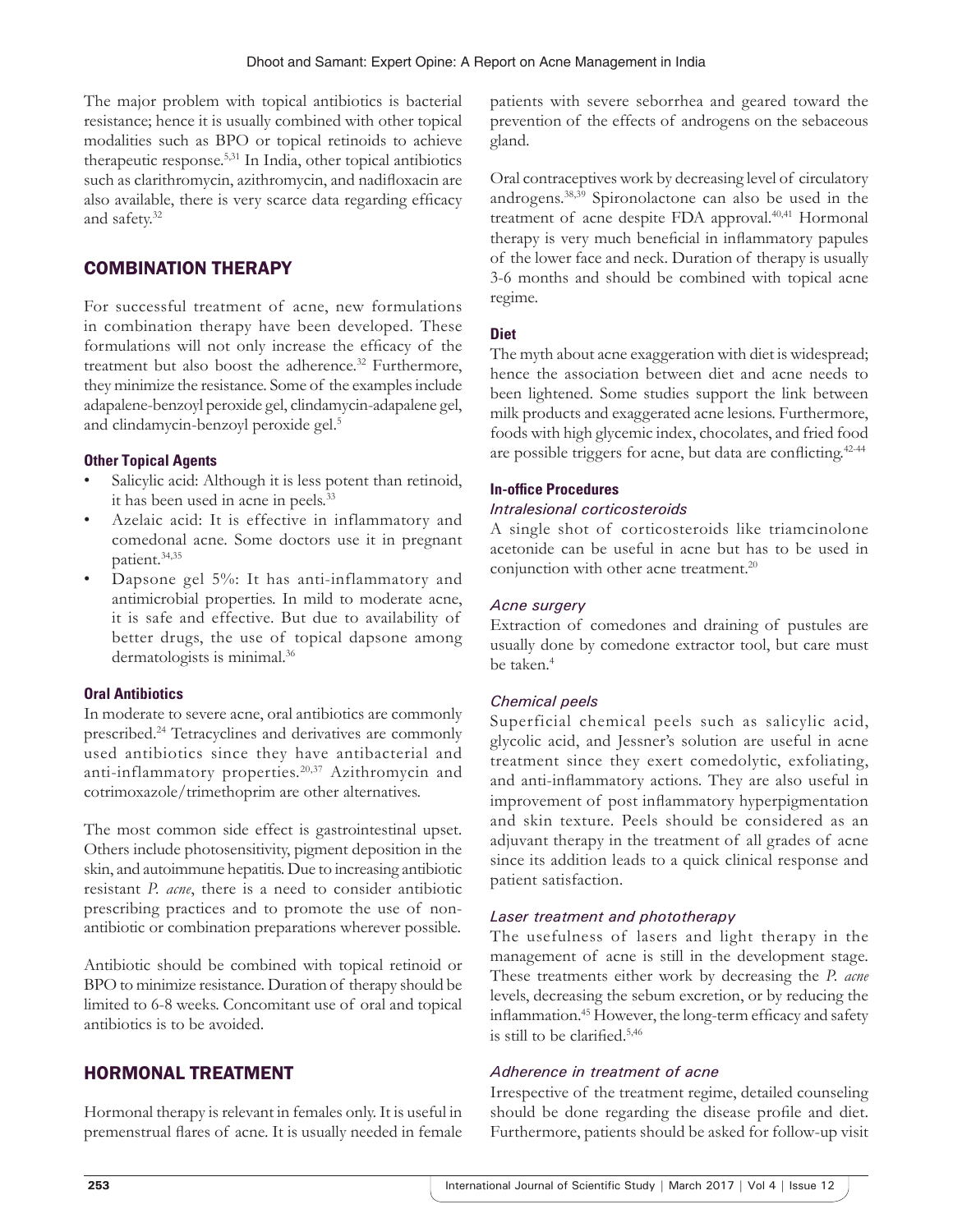after 1 week of treatment and minimum use of cosmetics should be advised. In addition, non-comedogenic cleansers and moisturizers should be preferred. Treatment should be tailored as per patient's schedule and lifestyle for adherence.

# **CONCLUSION**

A wide range of treatment options is available for acne vulgaris. However, treatment should be aimed at patient wellbeing such as clearing lesions, improving appearance, and prevention of scars. Monotherapy with topical antibiotics often gives unsatisfactory results and can lead to resistance; hence combination therapy with adapalene and BPO should be preferred. In moderate to severe acne, oral therapies like isotretinoin are preferred. Cumulative dose of isotretinoin should be practiced. Since acne is a chronic disorder, response to treatment may take several weeks to months and this need to be counseled to the patients.

#### REFERENCES

- 1. Khunger N, Kumar C. A clinico-epidemiological study of adult acne: Is it different from adolescent acne? Indian J Dermatol Venereol Leprol 2012;78:335-41.
- 2. Gollnick HP, Zouboulis CC, Akamatsu H, Kurokawa I, Schulte A. Pathogenesis and pathogenesis related treatment of acne. J Dermatol 1991;18:489-99.
- 3. Leyden JJ. New understandings of the pathogenesis of acne. J Am Acad Dermatol 1995;32:S15-25.
- 4. Habif TP. Clinical Dermatology: A Color Guide to Diagnosis and Therapy. 4th ed. Philadelphia, PA: Mosby; 2004. p. 162-94.
- 5. Thiboutot D, Gollnick H, Bettoli V, Dréno B, Kang S, Leyden JJ, *et al.* New insights into the management of acne: An update from the global alliance to improve outcomes in acne group. J Am Acad Dermatol 2009;60 5 Suppl: S1-50.
- 6. Gollnick H, Cunliffe W, Berson D, Dreno B, Finlay A, Leyden JJ, *et al.* Management of acne: A report from a global alliance to improve outcomes in acne. J Am Acad Dermatol 2003;49 1 Suppl: S1-37.
- 7. Krishnan G. Comparison of two concentrations of tretinoin solution in the topical treatment of acne vulgaris. Practitioner 1976;216:106-9.
- 8. Shalita A, Weiss JS, Chalker DK, Ellis CN, Greenspan A, Katz HI, *et al.*  A comparison of the efficacy and safety of adapalene gel 0.1% and tretinoin gel 0.025% in the treatment of acne vulgaris: A multicenter trial. J Am Acad Dermatol 1996;34:482-5.
- 9. Leyden JJ, Shalita A, Thiboutot D, Washenik K, Webster G. Topical retinoids in inflammatory acne: A retrospective, investigator-blinded, vehicle-controlled, photographic assessment. Clin Ther 2005;27:216-24.
- 10. James WD, Berger T, Elston D. Andrews' Diseases of the Skin: Clinical Dermatology. 10th ed. Philadelphia, PA: Saunders; 2006. p. 231-9.
- 11. Jain S. Topical tretinoin or adapalene in acne vulgaris: An overview. J Dermatolog Treat 2004;15:200-7.
- 12. Percy SH. Safety and efficacy of adapalene gel 0.1% in acne vulgaris: Results of a post-marketing surveillance study. Indian J Dermatol Venereol Leprol 2003;69:277-80.
- 13. Dhir R, Gehi NP, Agarwal R, More YE. Oral isotretinoin is as effective as a combination of oral isotretinoin and topical anti-acne agents in nodulocystic acne. Indian J Dermatol Venereol Leprol 2008;74:187.
- 14. Sheth R, Poonevala V. Isotretinoin: An Indian experience. Indian J Dermatol Venereol Leprol 2001;67:180-2.
- 15. Layton AM, Knaggs H, Taylor J, Cunliffe WJ. Isotretinoin for acne

vulgaris--10 years later: A safe and successful treatment. Br J Dermatol 1993;129:292-6.

- 16. Amichai B, Shemer A, Grunwald MH. Low-dose isotretinoin in the treatment of acne vulgaris. J Am Acad Dermatol 2006;54:644-6.
- 17. DiGiovanna JJ. Systemic retinoid therapy. Dermatol Clin 2001;19:161-7.
- 18. Mitchell AA, Van Bennekom CM, Louik C. A pregnancy-prevention program in women of childbearing age receiving isotretinoin. N Engl J Med 1995;333:101-6.
- 19. Dai WS, LaBraico JM, Stern RS. Epidemiology of isotretinoin exposure during pregnancy. J Am Acad Dermatol 1992;26:599-606.
- 20. Strauss JS, Krowchuk DP, Leyden JJ, Lucky AW, Shalita AR, Siegfried EC, *et al.* Guidelines of care for acne vulgaris management. J Am Acad Dermatol 2007;56:651-63.
- 21. Yang DJ, Quan LT, Hsu S. Topical antibacterial agents. In: Wolverton SE, editor. Comprehensive Dermatologic Drug Therapy. 2<sup>nd</sup> ed. Philadelphia, PA: Saunders Elsevier; 2007. p. 525-46.
- 22. Tanghetti E. The evolution of benzoyl peroxide therapy. Cutis 2008;82 5 Suppl:5-11.
- 23. Plewig G, Kligman AM. Acne and Rosacea. 3rd ed. New York: Springer Verlag; 2000.
- 24. Cunliffe WJ, Gollnick HP. Acne: Diagnosis and Management. 1<sup>st</sup> ed. London: Martin Dunitz Ltd.; 2001.
- 25. Packman AM, Brown RH, Dunlap FE, Kraus SJ, Webster GF. Treatment of acne vulgaris: Combination of 3% erythromycin and 5% benzoyl peroxide in a gel compared to clindamycin phosphate lotion. Int J Dermatol 1996;35:209-11.
- 26. Bojar RA, Cunliffe WJ, Holland KT. The short-term treatment of acne vulgaris with benzoyl peroxide: Effects on the surface and follicular cutaneous microflora. Br J Dermatol 1995;132:204-8.
- 27. Eady EA, Cove JH, Joanes DN, Cunliffe WJ. Topical antibiotics for the treatment of acne vulgaris: A critical evaluation of the literature on their clinical benefit and comparative efficacy. J Dermatol Treat 1990;1:215-26.
- 28. Bojar RA, Eady EA, Jones CE, Cunliffe WJ, Holland KT. Inhibition of erythromycin-resistant propionibacteria on the skin of acne patients by topical erythromycin with and without zinc. Br J Dermatol 1994;130:329-36.
- 29. Cochran RJ, Tucker SB, Flannigan SA. Topical zinc therapy for acne vulgaris. Int J Dermatol 1985;24:188-90.
- Sardesai VR, Kambli VM. Comparison of efficacy of topical clindamycin and nicotinamide combination with plain clindamycin for the treatment of acne vulgaris and acne resistant to topical antibiotics. Indian J Dermatol Venereol Leprol 2003;69:138-9.
- 31. Drucker CR. Update on topical antibiotics in dermatology. Dermatol Ther 2012;25:6-11.
- 32. Parry MF, Rha CK. Pseudomembranous colitis caused by topical clindamycin phosphate. Arch Dermatol 1986;122:583-4.
- 33. Shalita AR. Treatment of mild and moderate acne vulgaris with salicylic acid in an alcohol-detergent vehicle. Cutis 1981;28:556-8, 561.
- 34. Cunliffe WJ, Holland KT. Clinical and laboratory studies on treatment with 20% azelaic acid cream for acne. Acta Derm Venereol Suppl (Stockh) 1989;143:31-4.
- 35. Iraji F, Sadeghinia A, Shahmoradi Z, Siadat AH, Jooya A. Efficacy of topical azelaic acid gel in the treatment of mild-moderate acne vulgaris. Indian J Dermatol Venereol Leprol 2007;73:94-6.
- 36. Del Rosso JQ. Newer topical therapies for the treatment of acne vulgaris. Cutis 2007;80:400-10.
- 37. Maffeis L, Veraldi S. Minocycline in the treatment of acne: Latest findings. G Ital Dermatol Venereol 2010;145:425-9.
- 38. Thorneycroft H, Gollnick H, Schellschmidt I. Superiority of a combined contraceptive containing drospirenone to a triphasic preparation containing norgestimate in acne treatment. Cutis 2004;74:123-30.
- 39. Huber J, Walch K. Treating acne with oral contraceptives: Use of lower doses. Contraception 2006;73:23-9.
- 40. Muhlemann MF, Carter GD, Cream JJ, Wise P. Oral spironolactone: An effective treatment for acne vulgaris in women. Br J Dermatol 1986;115:227-32.
- 41. Hatwal A, Bhatt RP, Agrawal JK, Singh G, Bajpai HS. Spironolactone and cimetidine in treatment of acne. Acta Derm Venereol 1988;68:84-7.
- 42. Bowe WP, Joshi SS, Shalita AR. Diet and acne. J Am Acad Dermatol 2010;63:124-41.